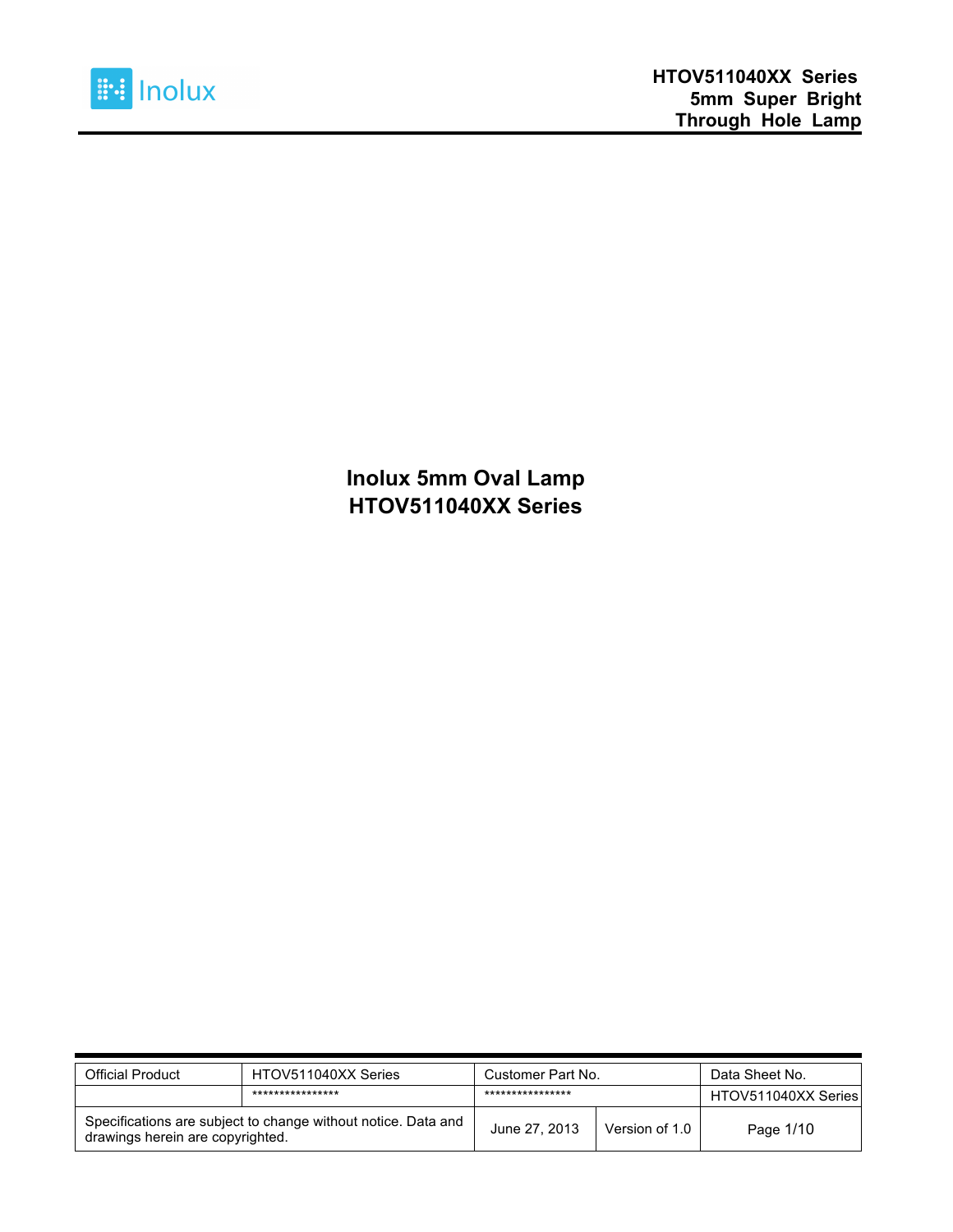

#### **DISCLAIMER**

INOLUX reserves the right to make changes without further notice to any products herein to improve reliability, function or design. INOLUX does not assume any liability arising out of the application or use of any product or circuit described herein; neither does it convey any license under its patent rights, nor the rights of others.

### **LIFE SUPPORT POLICY**

INOLUX's products are not authorized for use as critical components in life support devices or systems without the express written approval of the President of INOLUX or INOLUX INTERNATIONAL. As used herein:

1. Life support devices or systems are devices or systems which, (a) are intended for surgical implant into the body, or (b) support or sustain life, and (c) whose failure to perform when properly used in accordance with instructions for use provided in the labeling, can be reasonably expected to result in a significant injury of the user.

2. A critical component in any component of a life support device or system whose failure to perform can be reasonably expected to cause the failure of the life support device or system, or to affect its safety or effectiveness.

| Official Product                                                                                  | HTOV511040XX Series | Customer Part No. |                | Data Sheet No.      |
|---------------------------------------------------------------------------------------------------|---------------------|-------------------|----------------|---------------------|
|                                                                                                   | ****************    | ****************  |                | HTOV511040XX Series |
| Specifications are subject to change without notice. Data and<br>drawings herein are copyrighted. |                     | June 27, 2013     | Version of 1.0 | Page 2/10           |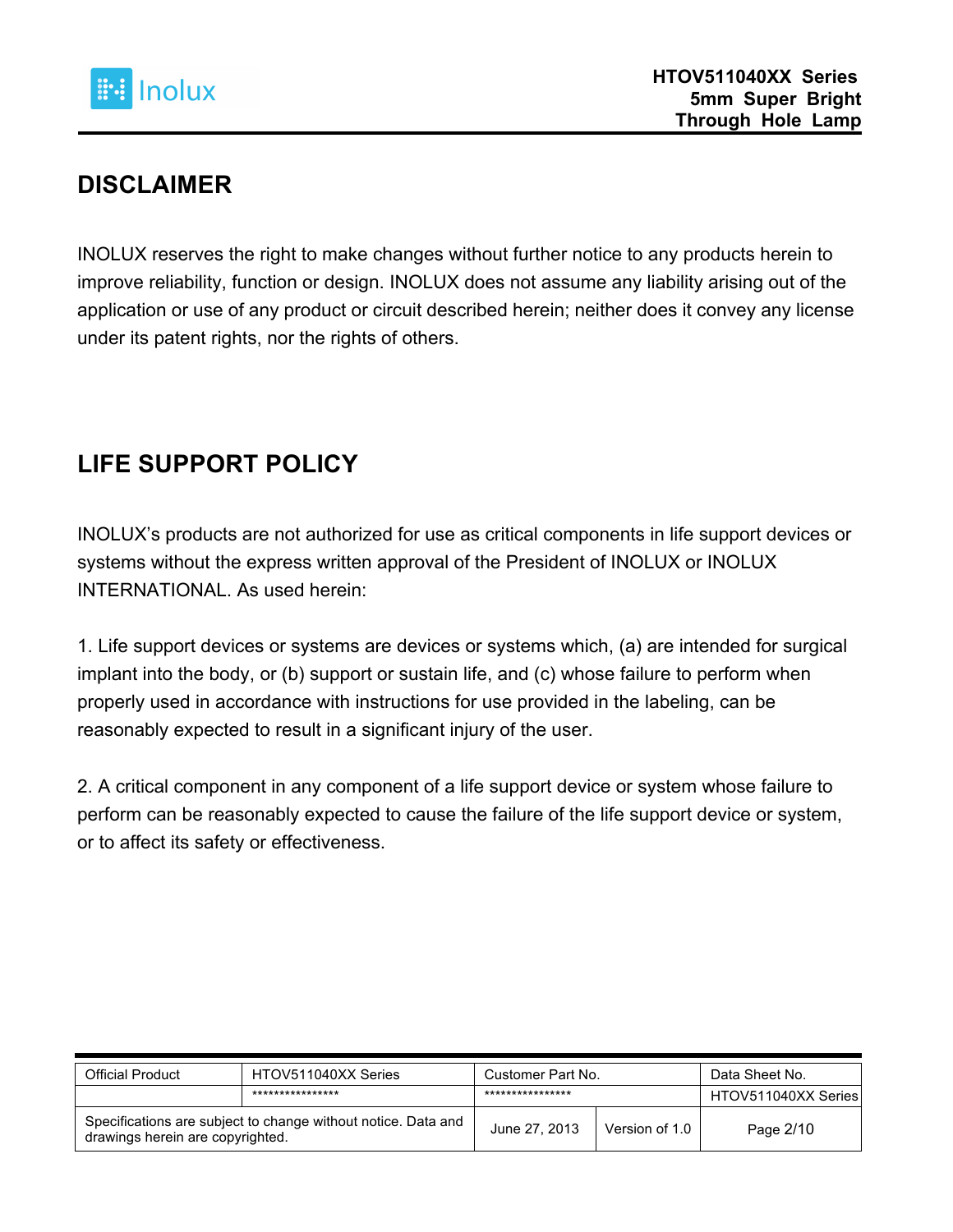

### **Orderable Information**

# **H T O V 5 1 1 0 4 0 X X - Y Y Y Y**

| <b>Series Name</b> | Lamp<br><b>Type</b> | <b>Viewing</b><br>Angle | <b>Color Code</b>                    | <b>Customer</b><br>Code |
|--------------------|---------------------|-------------------------|--------------------------------------|-------------------------|
| <b>HTOV=</b>       | $5=$                | 11040=                  | $\textsf{IUR}$ = 624nm AllnGaP Red   | <b>IYYYY =</b>          |
| <b>Inolux Oval</b> | l5mm                | $110^\circ/40^\circ$    | $\overline{U}$ TG = 525nm InGaN True | Customer code           |
| Lamp               |                     |                         | <b>IGreen</b>                        |                         |
|                    |                     |                         | $UV = 590$ nm AllnGaP Yellow         |                         |
|                    |                     |                         | $UB = 470nm$ In GaN Blue             |                         |

| Official Product                                                                                  | HTOV511040XX Series | Customer Part No. |                | Data Sheet No.      |
|---------------------------------------------------------------------------------------------------|---------------------|-------------------|----------------|---------------------|
|                                                                                                   | ****************    | ****************  |                | HTOV511040XX Series |
| Specifications are subject to change without notice. Data and<br>drawings herein are copyrighted. |                     | June 27, 2013     | Version of 1.0 | Page 3/10           |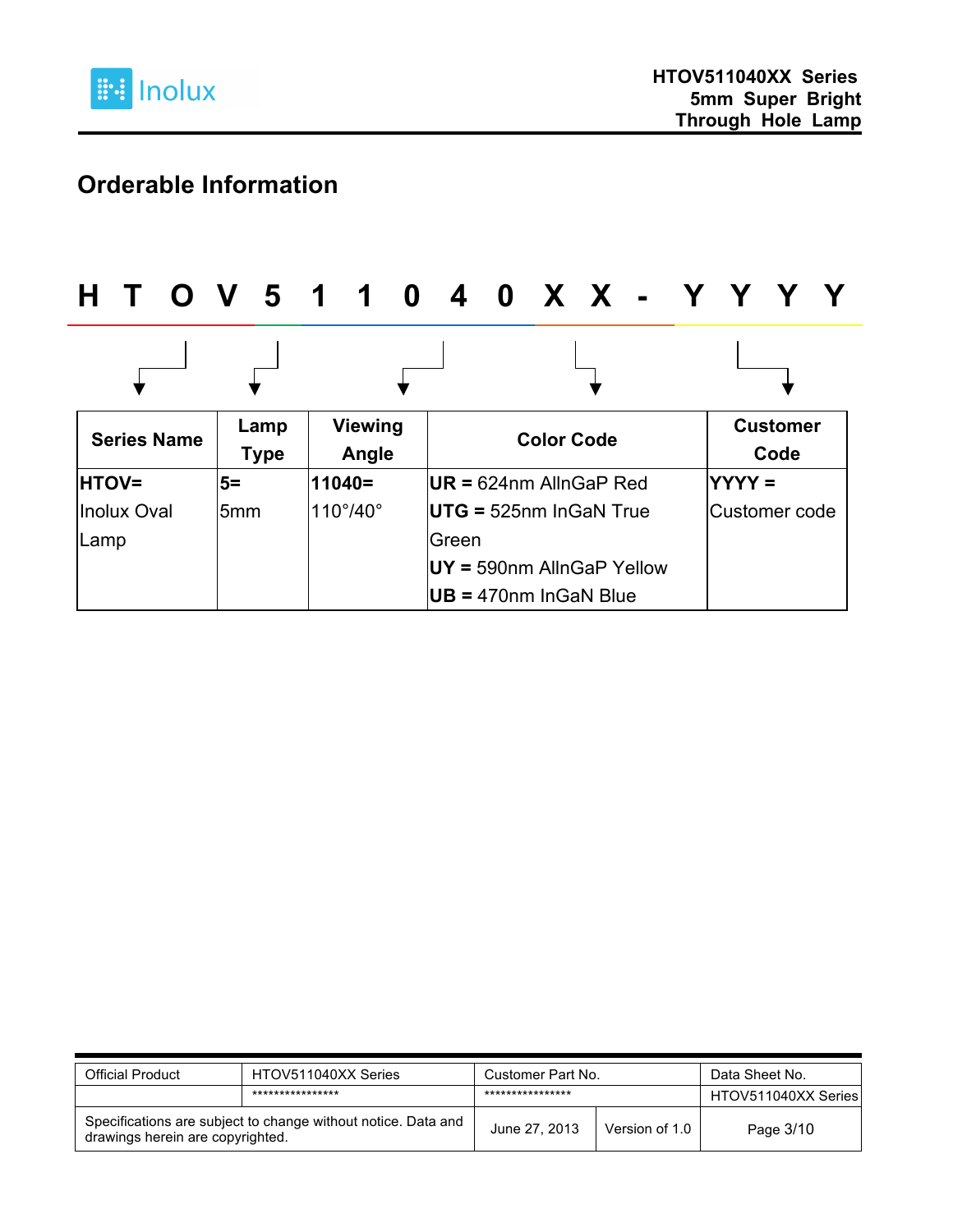

#### **Features:**

- Stable Color
- Popular 5mm 110/40 Oval Lamp
- Color Diffused Lens
- InGaN and AlInGaP technology
- Solid state reliability
- Special packaging available upon request



-All Dimensions are in millimeters

 $-Tolerance = +/- 0.25mm$ 

| <b>Official Product</b>                                                                           | HTOV511040XX Series | Customer Part No. |                | Data Sheet No.      |
|---------------------------------------------------------------------------------------------------|---------------------|-------------------|----------------|---------------------|
|                                                                                                   | ****************    | ****************  |                | HTOV511040XX Series |
| Specifications are subject to change without notice. Data and<br>drawings herein are copyrighted. |                     | June 27, 2013     | Version of 1.0 | Page 4/10           |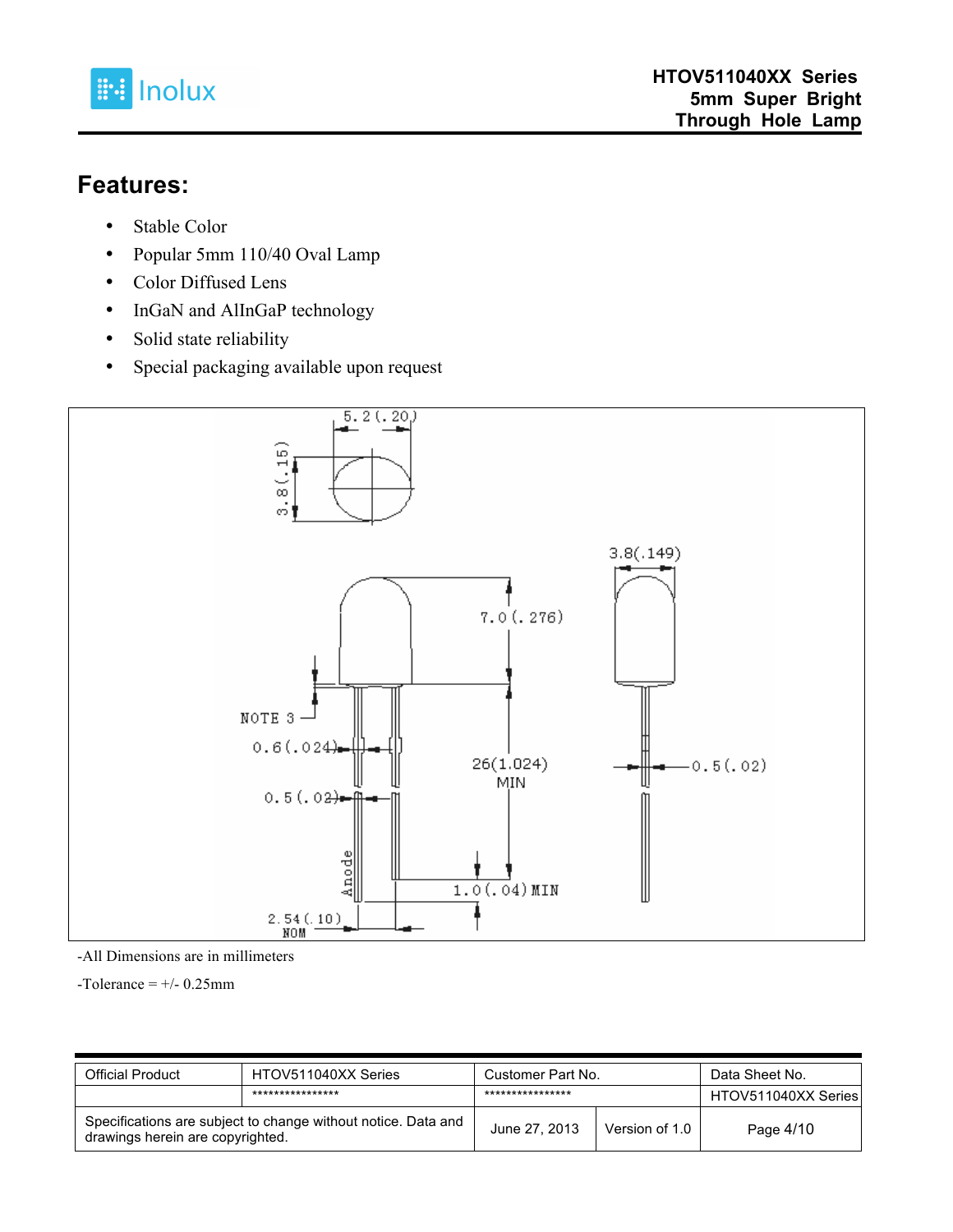

### **Absolute Maximum Ratings at Ta=25C**

| Parameter                                                  | <b>Symbol</b>         | <b>AlInGaP</b><br><b>Material</b> | <b>InGaN</b><br><b>Material</b> | Unit      |
|------------------------------------------------------------|-----------------------|-----------------------------------|---------------------------------|-----------|
| Power Dissipation                                          | P <sub>d</sub>        | 62                                | 100                             | mW        |
| <b>Reverse Voltage</b>                                     | $V_r$                 | 5                                 | 5                               | V         |
| <b>Forward Current</b>                                     | IF                    | 25                                | 25                              | mA        |
| <b>Reverse Current</b>                                     | $\rm{Ir}$             | 10                                | 10                              | μA        |
| Peak Current (1/10 Duty Cycle,<br>$0.1$ ms pulse width $)$ | I <sub>F</sub> (Peak) | 100                               | 100                             | mA        |
| <b>Operating Temperature Range</b>                         | Topr                  | $-40$ to $+85$                    |                                 | $\circ$ C |
| <b>Storage Temperature Range</b>                           | $T_{\text{stg}}$      | $-40$ to $+100$                   |                                 | $\circ$ C |
| Lead Soldering Temp                                        | Tsol                  | 260                               |                                 | $\circ$ C |

#### **Electrical and Optical Characteristic ( @ 25 degree C )**

| <b>Parameter</b>         | <b>UR</b> | <b>UTG</b> | <b>UY</b> | <b>UB</b> | <b>Test Condition</b> |
|--------------------------|-----------|------------|-----------|-----------|-----------------------|
| Luminous Intensity:      |           |            |           |           |                       |
| $Min$ (mcd)              | 620       | 890        | 620       | 300       | If= $20mA$            |
| Type (med)               | 700       | 1800       | 850       | 520       | If= $20mA$            |
| Forward voltage (Vf)     |           |            |           |           |                       |
| Typ                      | 2.2       | 3.2        | 2.2       | 3.2       | If= $20mA$            |
| Max                      | 2.6       | 4.0        | 2.6       | 4.0       | If= $20mA$            |
| Dominant Wavelength (nm) | 624       | 525        | 590       | 468       | If= $20mA$            |
| Viewing angle            | 110/40    | 110/40     | 110/40    | 110/40    | If= $20mA$            |

**-** Brightness tolerance = +/- 10%

| <b>Official Product</b>                                                                           | HTOV511040XX Series | Customer Part No. |                | Data Sheet No.      |
|---------------------------------------------------------------------------------------------------|---------------------|-------------------|----------------|---------------------|
|                                                                                                   | ****************    | ****************  |                | HTOV511040XX Series |
| Specifications are subject to change without notice. Data and<br>drawings herein are copyrighted. |                     | June 27, 2013     | Version of 1.0 | Page 5/10           |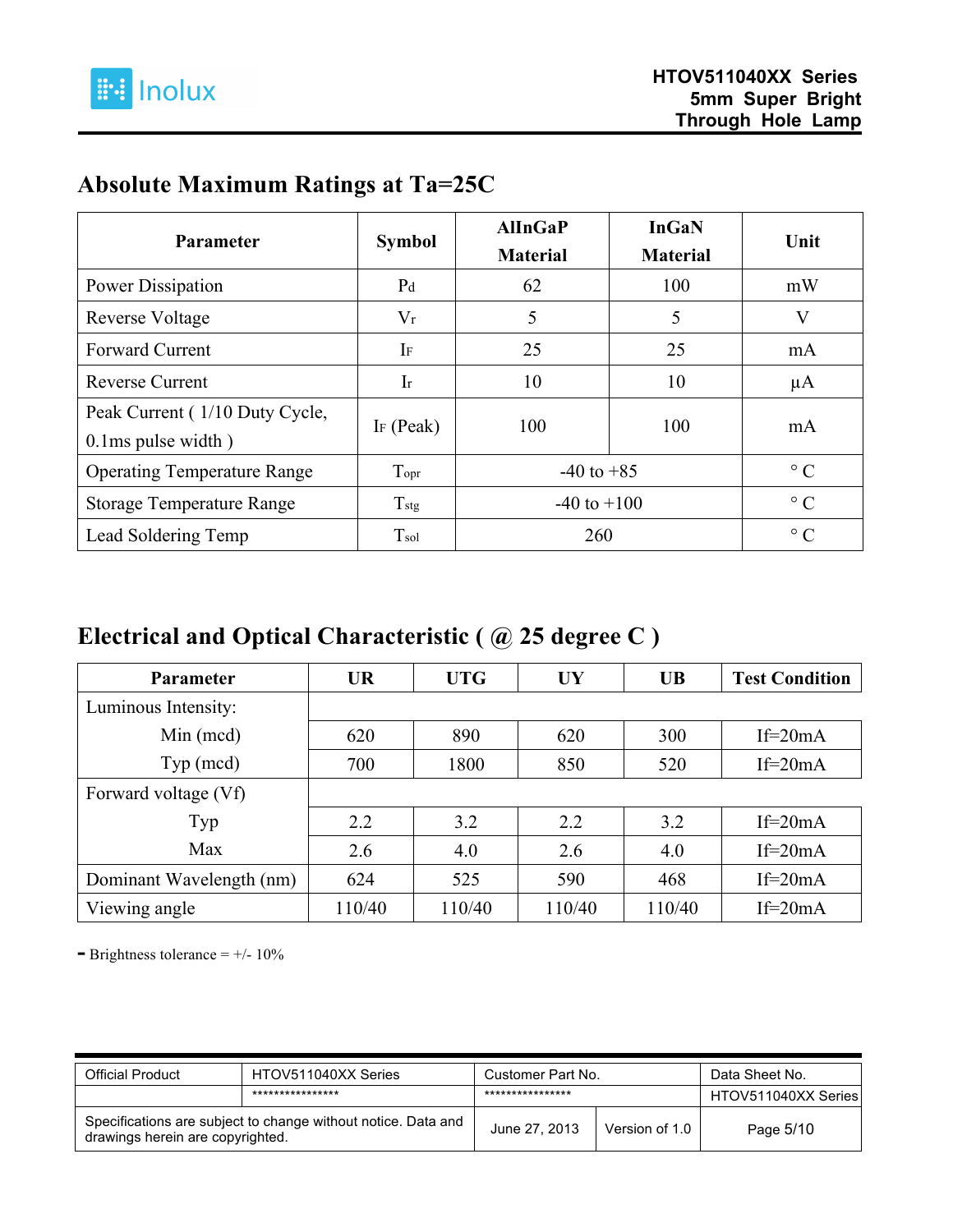



| Official Product                                                                                  | HTOV511040XX Series | Customer Part No. |                | Data Sheet No.      |
|---------------------------------------------------------------------------------------------------|---------------------|-------------------|----------------|---------------------|
|                                                                                                   | ****************    | ****************  |                | HTOV511040XX Series |
| Specifications are subject to change without notice. Data and<br>drawings herein are copyrighted. |                     | June 27, 2013     | Version of 1.0 | Page 6/10           |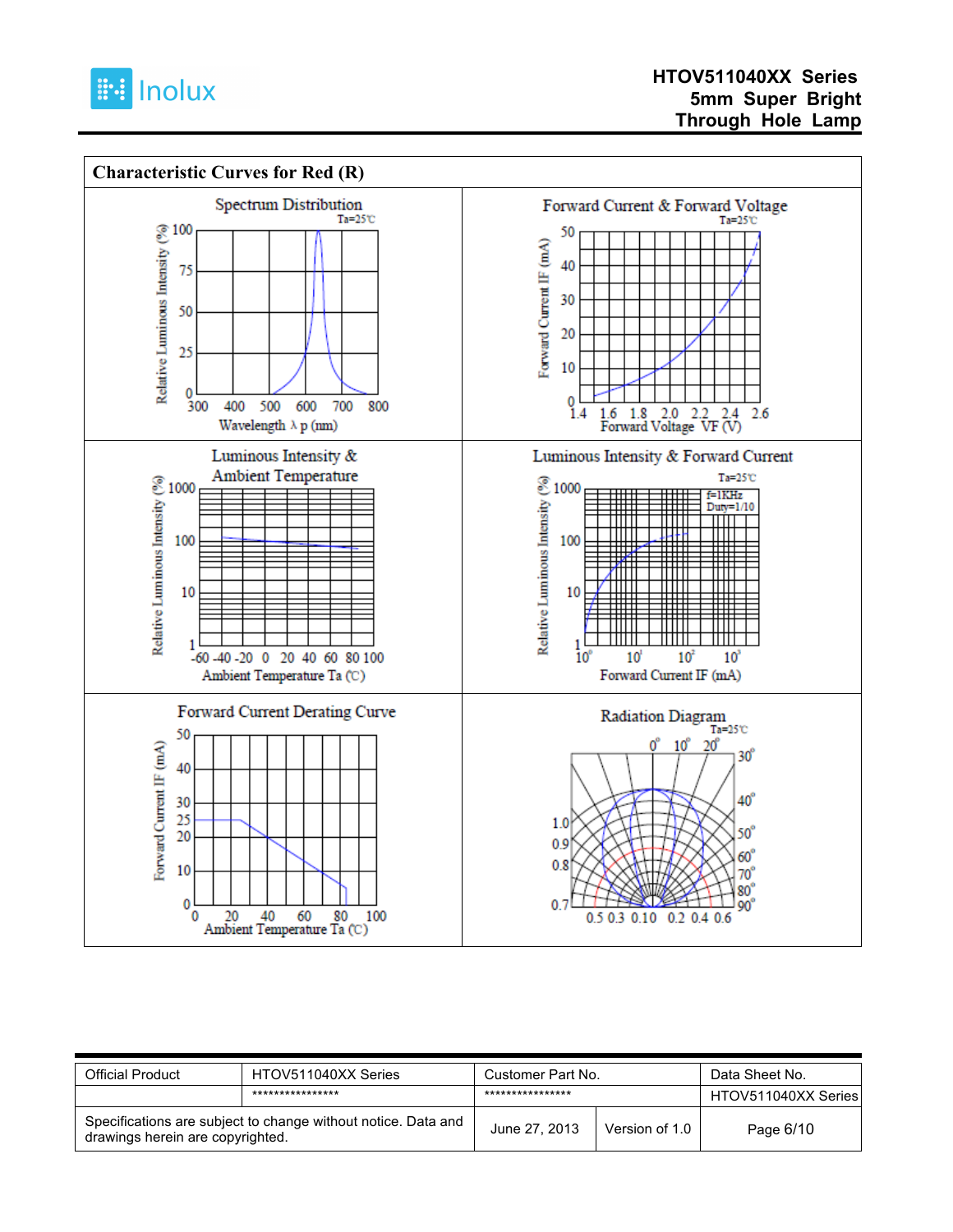



| <b>Official Product</b>                                                                           | HTOV511040XX Series | Customer Part No. |                | Data Sheet No.      |
|---------------------------------------------------------------------------------------------------|---------------------|-------------------|----------------|---------------------|
|                                                                                                   | ****************    | ****************  |                | HTOV511040XX Series |
| Specifications are subject to change without notice. Data and<br>drawings herein are copyrighted. |                     | June 27, 2013     | Version of 1.0 | Page 7/10           |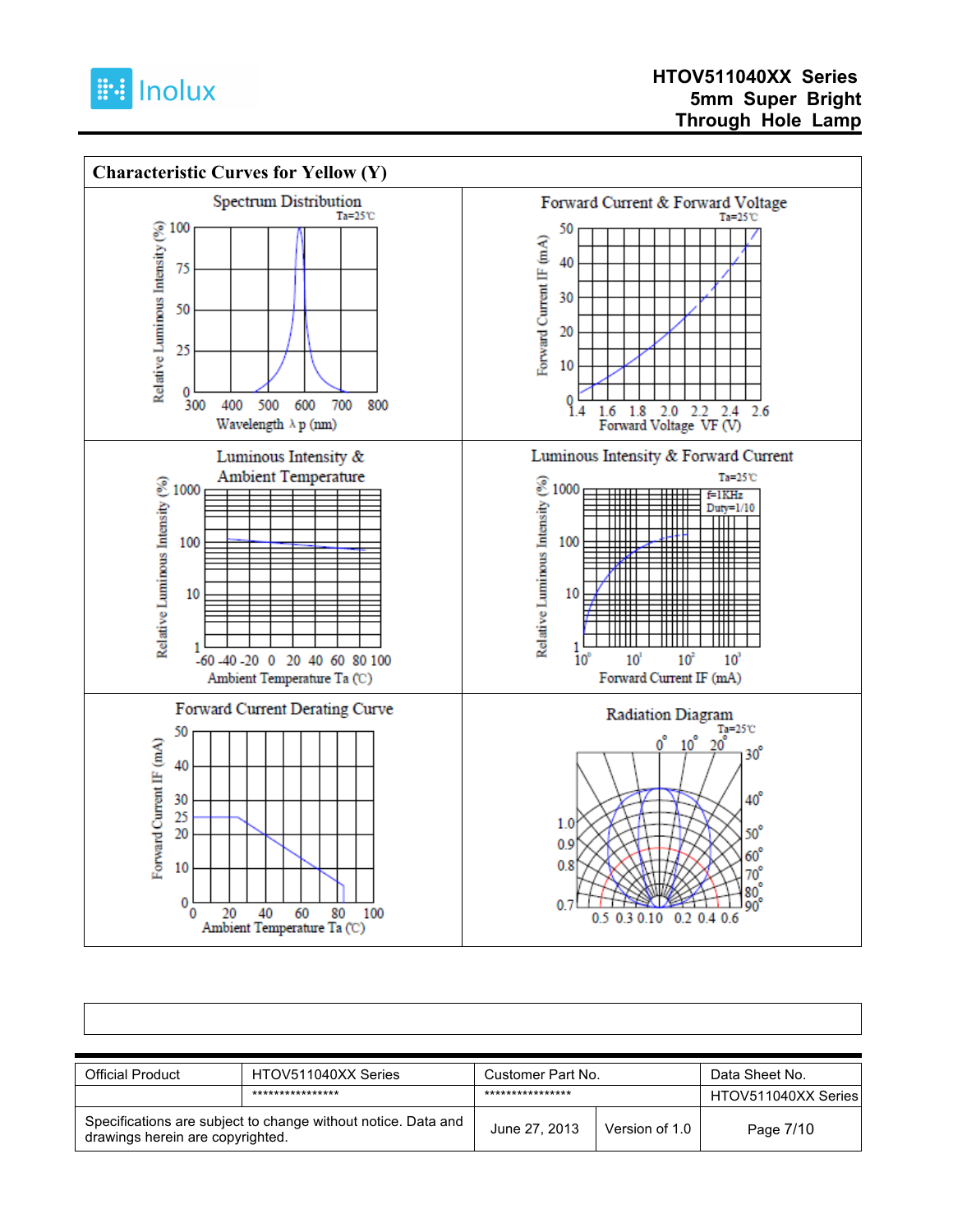



| <b>Official Product</b>                                                                           | HTOV511040XX Series | Customer Part No. |                | Data Sheet No.      |
|---------------------------------------------------------------------------------------------------|---------------------|-------------------|----------------|---------------------|
|                                                                                                   | ****************    | ****************  |                | HTOV511040XX Series |
| Specifications are subject to change without notice. Data and<br>drawings herein are copyrighted. |                     | June 27, 2013     | Version of 1.0 | Page 8/10           |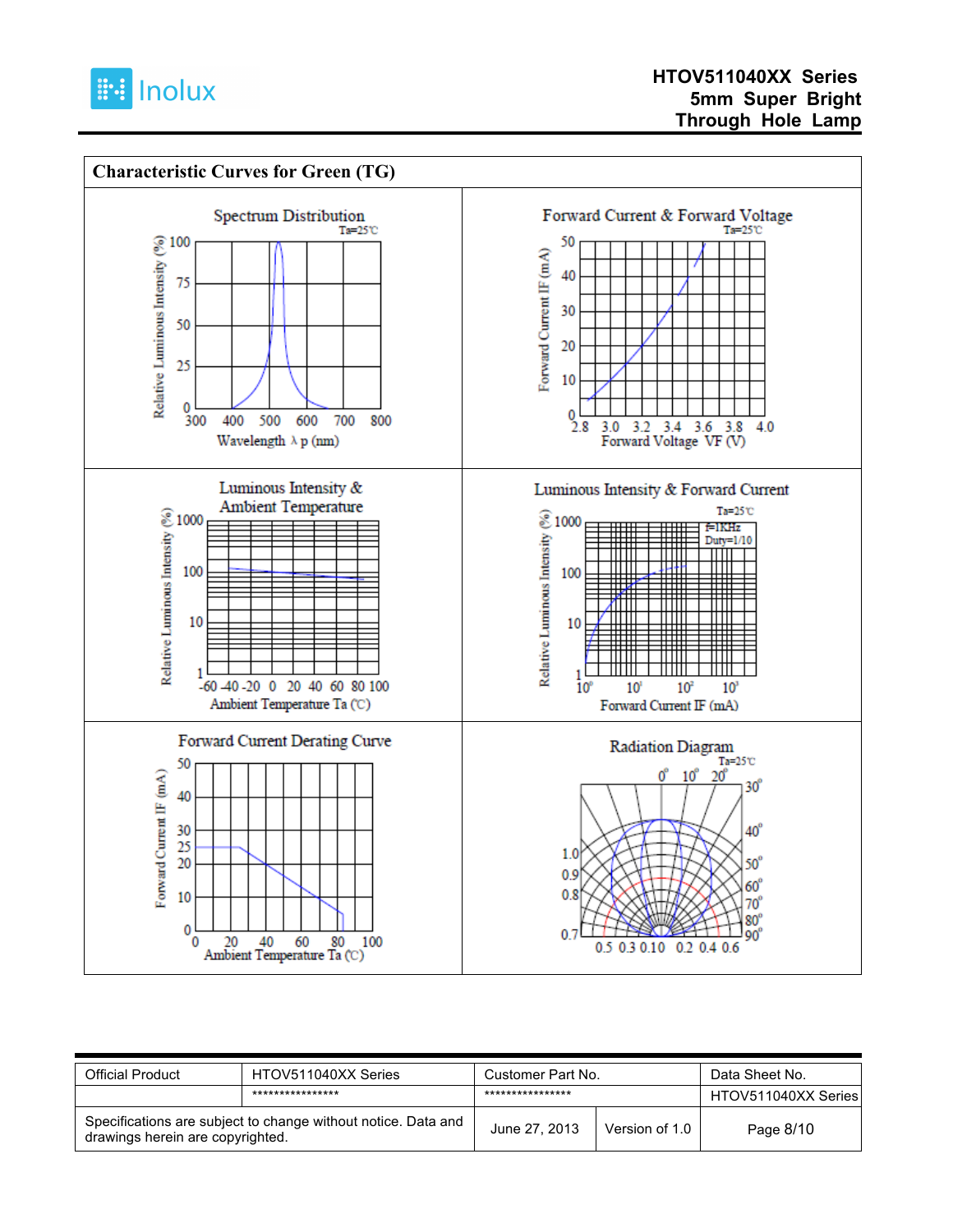



| Official Product                                                                                  | HTOV511040XX Series | Customer Part No. |                | Data Sheet No.      |
|---------------------------------------------------------------------------------------------------|---------------------|-------------------|----------------|---------------------|
|                                                                                                   | ****************    | ****************  |                | HTOV511040XX Series |
| Specifications are subject to change without notice. Data and<br>drawings herein are copyrighted. |                     | June 27, 2013     | Version of 1.0 | Page 9/10           |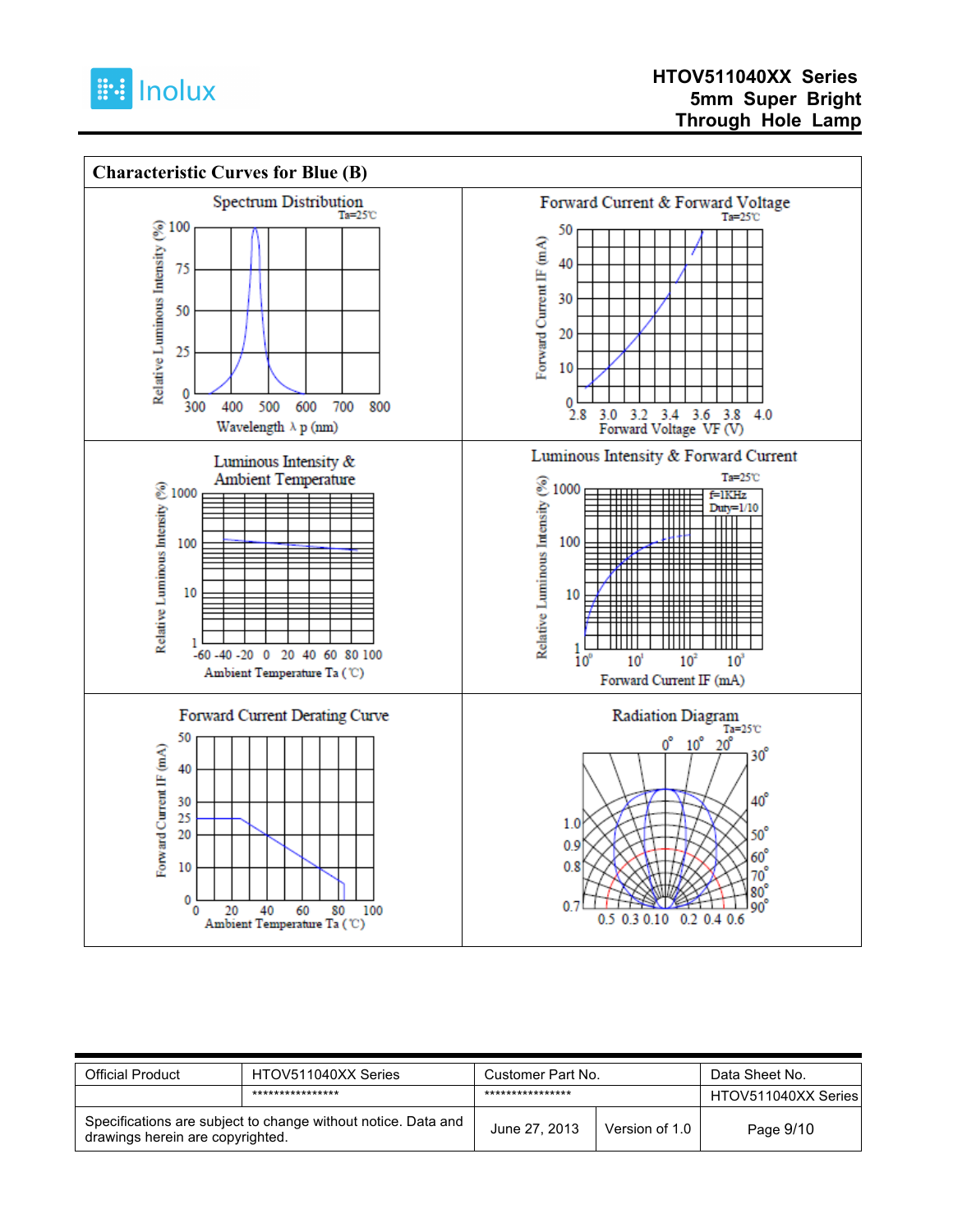

#### **Revision History**

| <b>Changes since last revision</b> | Page | Version No. | <b>Revision Date</b> |
|------------------------------------|------|-------------|----------------------|
| Initial release for 5mm Oval Lamp  |      | 1.0         | 06-27-2013           |
|                                    |      |             |                      |
|                                    |      |             |                      |
|                                    |      |             |                      |
|                                    |      |             |                      |
|                                    |      |             |                      |
|                                    |      |             |                      |
|                                    |      |             |                      |
|                                    |      |             |                      |

| <b>Official Product</b>          | HTOV511040XX Series                                           | Customer Part No. |                | Data Sheet No.      |  |
|----------------------------------|---------------------------------------------------------------|-------------------|----------------|---------------------|--|
|                                  | ****************                                              | ****************  |                | HTOV511040XX Series |  |
| drawings herein are copyrighted. | Specifications are subject to change without notice. Data and | June 27, 2013     | Version of 1.0 | Page 10/10          |  |